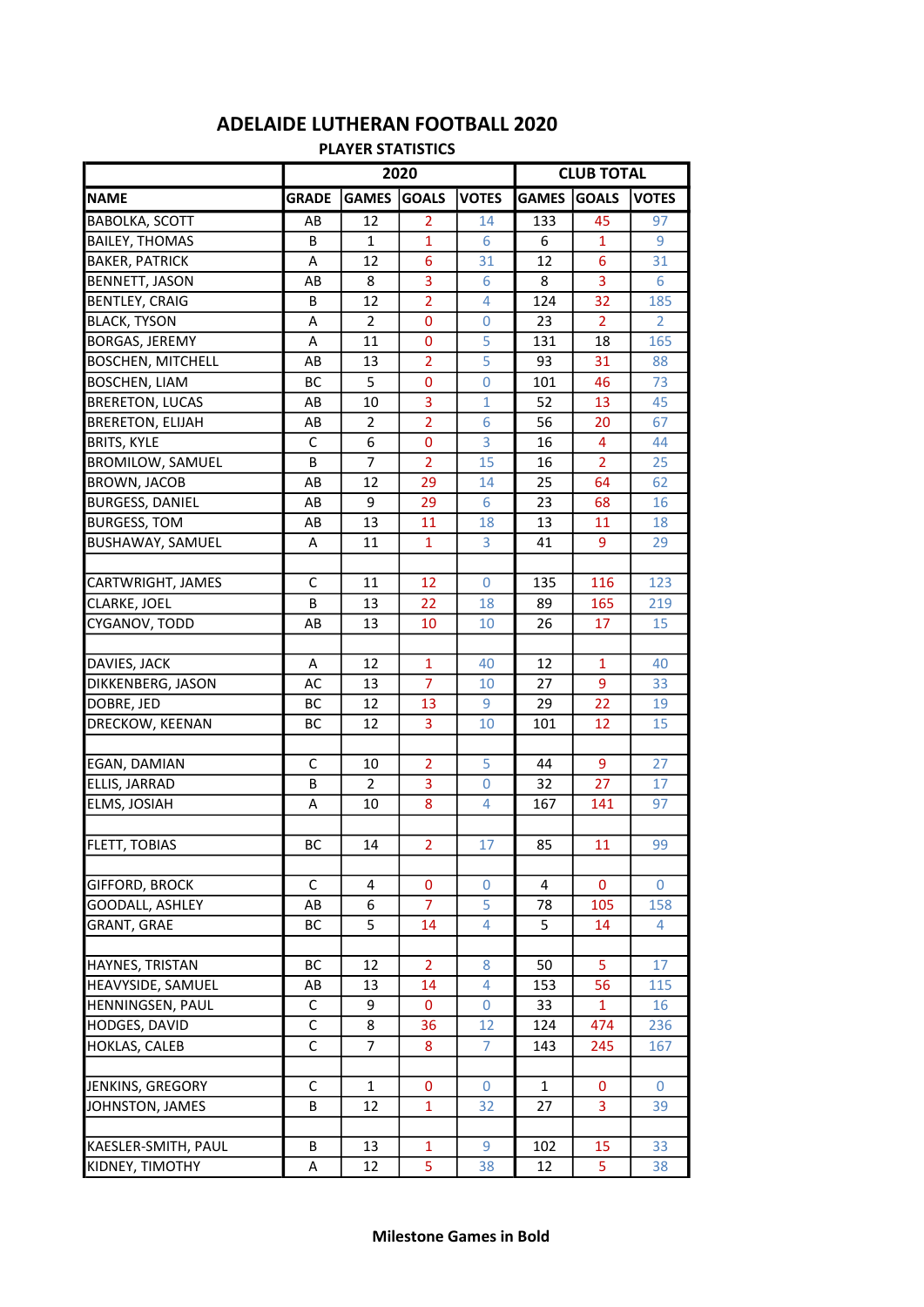| <b>PLAYER STATISTICS</b> |              |                |                |                |                   |                |              |  |  |  |  |  |
|--------------------------|--------------|----------------|----------------|----------------|-------------------|----------------|--------------|--|--|--|--|--|
|                          | 2020         |                |                |                | <b>CLUB TOTAL</b> |                |              |  |  |  |  |  |
| <b>NAME</b>              | <b>GRADE</b> | <b>GAMES</b>   | <b>GOALS</b>   | <b>VOTES</b>   | <b>GAMES</b>      | <b>GOALS</b>   | <b>VOTES</b> |  |  |  |  |  |
| KIDNEY, JAMIESON         | В            | 2              | 0              | 0              | 2                 | 0              | 0            |  |  |  |  |  |
| KOENIG, MATHEW           | BС           | 6              | 4              | 19             | 122               | 66             | 143          |  |  |  |  |  |
| KOWALD, THOMAS           | A            | 11             | 4              | 9              | 135               | 227            | 201          |  |  |  |  |  |
| KUPKE, DANIEL            | C            | 11             | 0              | 5              | 30                | 3              | 23           |  |  |  |  |  |
|                          |              |                |                |                |                   |                |              |  |  |  |  |  |
| LANE, NICHOLAS           | A            | 13             | $\mathbf{1}$   | $\mathbf{1}$   | 92                | 27             | 111          |  |  |  |  |  |
| LINES, JEFFREY           | ABC          | 12             | 8              | 13             | 26                | 38             | 55           |  |  |  |  |  |
|                          |              |                |                |                |                   |                |              |  |  |  |  |  |
| MACLEOD, CAMERON         | В            | $\mathbf{1}$   | 0              | 0              | 90                | 30             | 79           |  |  |  |  |  |
| MARALDO, ANDREW          | ВC           | 14             | 0              | 5              | 34                | $\mathbf{1}$   | 11           |  |  |  |  |  |
| MASTERS, CALLUM          | AB           | 11             | 8              | 32             | 11                | 8              | 32           |  |  |  |  |  |
| MATTHEWS, DANIEL         | AB           | 13             | 18             | 9              | 13                | 18             | 9            |  |  |  |  |  |
| MCFARLANE, MARK          | C            | 5              | 2              | 15             | 243               | 103            | 522          |  |  |  |  |  |
| MENZ, MICHAEL            | BС           | 11             | 1              | 4              | 102               | 77             | 52           |  |  |  |  |  |
| MEWETT, RILEY            | <b>BC</b>    | 12             | 8              | 0              | 48                | 27             | 14           |  |  |  |  |  |
| MIEGEL, DANIEL           | C            | 12             | 0              | $\Omega$       | 12                | 0              | $\mathbf{0}$ |  |  |  |  |  |
| MIEGEL, TRAVIS           | <b>BC</b>    | 10             | 0              | 11             | 10                | $\mathbf 0$    | 11           |  |  |  |  |  |
| MIEGEL, ROWAN            | A            | 7              | 17             | 15             | 96                | 250            | 215          |  |  |  |  |  |
| MIEGEL, ADEN             | C            | 10             | 5              | 10             | 246               | 140            | 349          |  |  |  |  |  |
| MILLER, NATHANIEL        | В            | $\mathbf{1}$   | 0              | 0              | 1                 | 0              | 0            |  |  |  |  |  |
| MILLER, WAYLON           | AB           | 12             | 21             | 0              | 12                | 21             | 0            |  |  |  |  |  |
| MILLER, BRODIE           | B            | 13             | $\mathbf{1}$   | $\Omega$       | 58                | 12             | 13           |  |  |  |  |  |
| MINTHER, DANIEL          | ВC           | 9              | $\overline{2}$ | 21             | 9                 | $\overline{2}$ | 21           |  |  |  |  |  |
|                          |              |                |                |                |                   |                |              |  |  |  |  |  |
| NELSON, DARCY            | BС           | 12             | 13             | 14             | 12                | 13             | 14           |  |  |  |  |  |
| NELSON, ISAAC            | B            | 10             | 3              | 8              | 71                | 27             | 54           |  |  |  |  |  |
| NOLL, BENJAMIN           | AB           | 9              | $\mathbf{1}$   | 0              | 266               | 146            | 220          |  |  |  |  |  |
|                          |              |                |                |                |                   |                |              |  |  |  |  |  |
| O'NEILL, PATRICK         | AB           | 13             | 20             | 5              | 52                | 57             | 42           |  |  |  |  |  |
| OBST, JUSTIN             | C            | 8              | 1              | $\overline{0}$ | 103               | 14             | 7            |  |  |  |  |  |
|                          |              |                |                |                |                   |                |              |  |  |  |  |  |
| PRESSLER, KAI            | С            | 1              | 0              | 0              | 1                 | 0              | 0            |  |  |  |  |  |
| PRZIBILLA, JAMES         | C            | $\overline{7}$ | 0              | $\mathbf{1}$   | 27                | 1              | 6            |  |  |  |  |  |
| RICHARDSON, MARK         | В            | 11             | 1              | 6              | 280               | 20             | 371          |  |  |  |  |  |
| ROCHOW, ALEX             | C            | 9              | 0              | 0              | 9                 |                | 0            |  |  |  |  |  |
|                          |              |                |                |                |                   | 0              |              |  |  |  |  |  |
| ROSENZWEIG, ARLEN        | C            | $\mathbf{1}$   | 0              | 0              | 54                | 8              | 27           |  |  |  |  |  |
| ROSENZWEIG, CALLUM       | С            | 12             | $\overline{2}$ | 9              | 100               | $\overline{2}$ | 15           |  |  |  |  |  |
| SAMPSON, MICHAEL         | C            | 11             | 0              | 6              | 32                | 3              | 8            |  |  |  |  |  |
| SCHARNBERG, HAYDEN       | В            | 13             | 2              | 5              | 125               | 12             | 77           |  |  |  |  |  |
| SCHEER, JORDAN           | C            | 5              | 0              | 3              | 64                | 4              | 51           |  |  |  |  |  |
| SEKAY, THOMAS            | AB           | 12             | 0              | 6              | 64                | $\overline{2}$ | 27           |  |  |  |  |  |
| SENECA, AYRTON           | ВC           | 7              | 5              | $\overline{2}$ | 26                | 29             | 3            |  |  |  |  |  |
| SHARRAD, LACHLAN         | ВC           | 13             | 2              | 7              | 13                | $\overline{2}$ | 7            |  |  |  |  |  |
| SHUTTLEWORTH, GARY       | В            | 6              | 1              | 15             | 23                | 13             | 37           |  |  |  |  |  |
| SIVIOUR, DAMON           | AB           | 13             | 12             | 17             | 51                | 27             | 41           |  |  |  |  |  |
| SIVIOUR, LUKE            | B            | 12             | 3              | 15             | 59                | 23             | 42           |  |  |  |  |  |
|                          |              |                |                |                |                   |                |              |  |  |  |  |  |

## ADELAIDE LUTHERAN FOOTBALL 2020